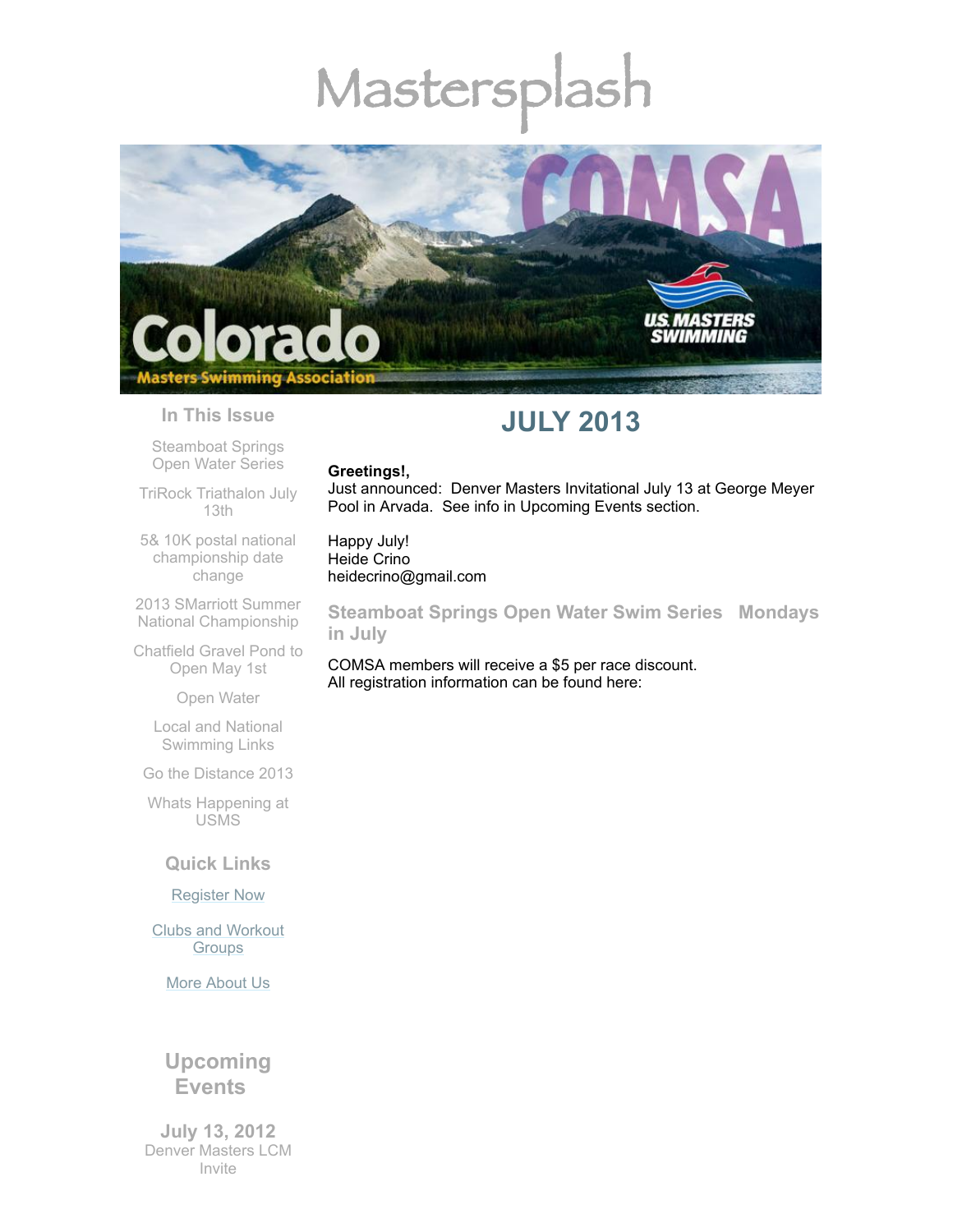George Meyer Pool Arvada Co [meet](http://www.usms.org/comp/event.php?MeetID=20130713DenLCML) info

**July 14, 2013** Postal National Championship Lowry Pool contact: Nicole [Vanderpoel](mailto:nicolevanderpoel@msn.com)

# **August 7-11, 2013**

2013 Marriott Summer National Championships Mission Viejo, Ca [meet](http://www.usms.org/comp/lcnats13/) info

**August 18, 2013** Horsetooth Openwater Swim 10K, 2.4 mile or 1.2 mile swims Horsetooth Reservoir, Ft Collins online [registration](http://www.horsetoothswim.com/) [event](http://www.comsa.org/events/2013%20openwater/HorsetoothOpenWaterSwim2013.pdf) flyer

# More [Information](http://www.comsa.org/)

# **Ongoing Events**

Go the Distance 2013 [more](http://www.usms.org/fitness/content/gothedistance) info

Check off Challenge 2013 more info and [registration](http://www.usms.org/fitness/content/checkoff)

# **[Contact](mailto:heidecrino@gmail.com?)**

#### [www.oldtownhotsprings.org](http://www.oldtownhotsprings.org/)



# <span id="page-1-0"></span>**TriRock Triathalon July 13th Aurora Reservoir**

New to the TriRock Triathlon Series, the inaugural TriRock Colorado Triathlon brings the Series excitement to the Rocky Mountains this summer. The touted Aurora Reservoir, located only 30 minutes southeast of Denver, plays host to triathlon events throughout the season. This is the closest to the beach that you can hope to get in Colorado; enjoy the pristine sand and clear water of this beach start, bike through meadows, run along the lake and finish at the recreation area finish venue with all the amenities you need and a rockin' finish festival. Event weekend features individual and relay options for both the Sprint and newly added Olympic distance. Join in the fun at this inaugural event on Saturday, July 13, 2013

<http://trirock.competitor.com/aurora/register/> COMSA members enter the code COMSA15 for \$15 off of registration

<span id="page-1-1"></span>**5K & 10K Postal National Championship \* DATE CHANGE\* July 14 th 7am Lowry pool**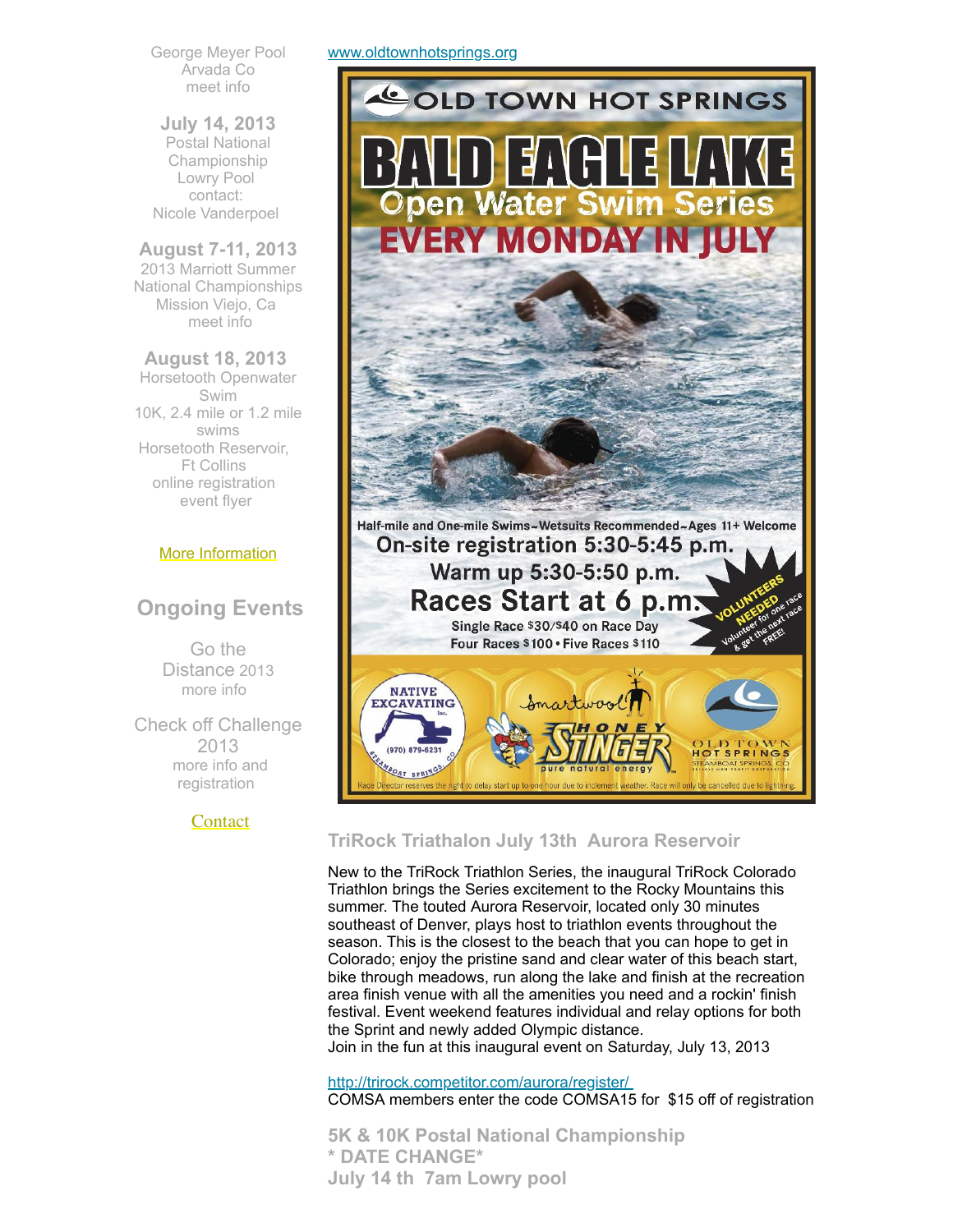Please note a change from the original July 7th date to July 14th at 7am. Lowry pool.

Please email Nicole Vanderpoel to let her know you'll be participating and she can reserve you a lane. [nicolevanderpoel@msn.com](mailto:nicolevanderpoel@msn.com)

# <span id="page-2-0"></span>**2013 MARRIOTT SUMMER NATIONAL CHAMPIONSHIP August 7-11, 2013**

2013 Marriott Summer National Championship Mission Viejo, Calif. August 7-11, 2013

U.S. Masters Swimming is pleased to return to Mission Viejo for its 2013 Summer National Championships. Mission Viejo last hosted a



USMS national championship in 2005. Swimmers had a great time and turned in great swimming times at the 2005 championships in Mission Viejo.

[meet](http://www.usms.org/comp/lcnats13/) info Qual [times](http://www.usms.org/comp/lcnats13/nqt.pdf)

# <span id="page-2-1"></span>**Chatfield Gravel Pond**

Saturday 7:30 am to 10:00 am Monday and Wednesday 4:30 pm to 7:00 pm May 1 - September 30

Swimming at the Gravel Pond at Chatfield State Park, begins on the far westside of the pond, on the north end.

Water temps July - low to mid 70s August - mid 70s to high 60s September - high 60s to high 50s

Approximate length 900 meters from westside, north end to eastside south end cove. Approximate length to gravel bar 250 meters from the westside, north end.

[more](http://www.comsa.org/openwater.html) info [waiver](http://www.comsa.org/events/2013%20openwater/2013%20Chatfield%20Waiver%20Paper.pdf)

We will again be asking that everyone who swims at the pond volunteer a half session (1.25 hours) to help with the monitoring of the swimmers. Be watching for the emails from SignUp Genius asking for your help with this task.

sign up [here](http://www.signupgenius.com/go/20F044AACAE2BA20-monitors9)

In addition, COMSA is in need of an Open Water Chair (or co-chairs) who will, among other things, coordinate the scheduling of the monitors. We had over 900 members participate last season at Chatfield, and each year this number increases. However, to keep this a successful activity, volunteer help is needed. If you are willing to coordinate monitors for one month of the five that we are open, maybe four others would also be interested. If you are willing to help with this, contact the COMSA chairperson, Brian Hoyt, (bkhoyt@gmail.com) , or Marcia Anziano, the registrar (Marcia.anziano@gmail.com) for more information and let them know that you are willing to help out. Please help COMSA make this another great summer at the pond.

#### <span id="page-2-2"></span>**Open Water**

Open Water Swimming